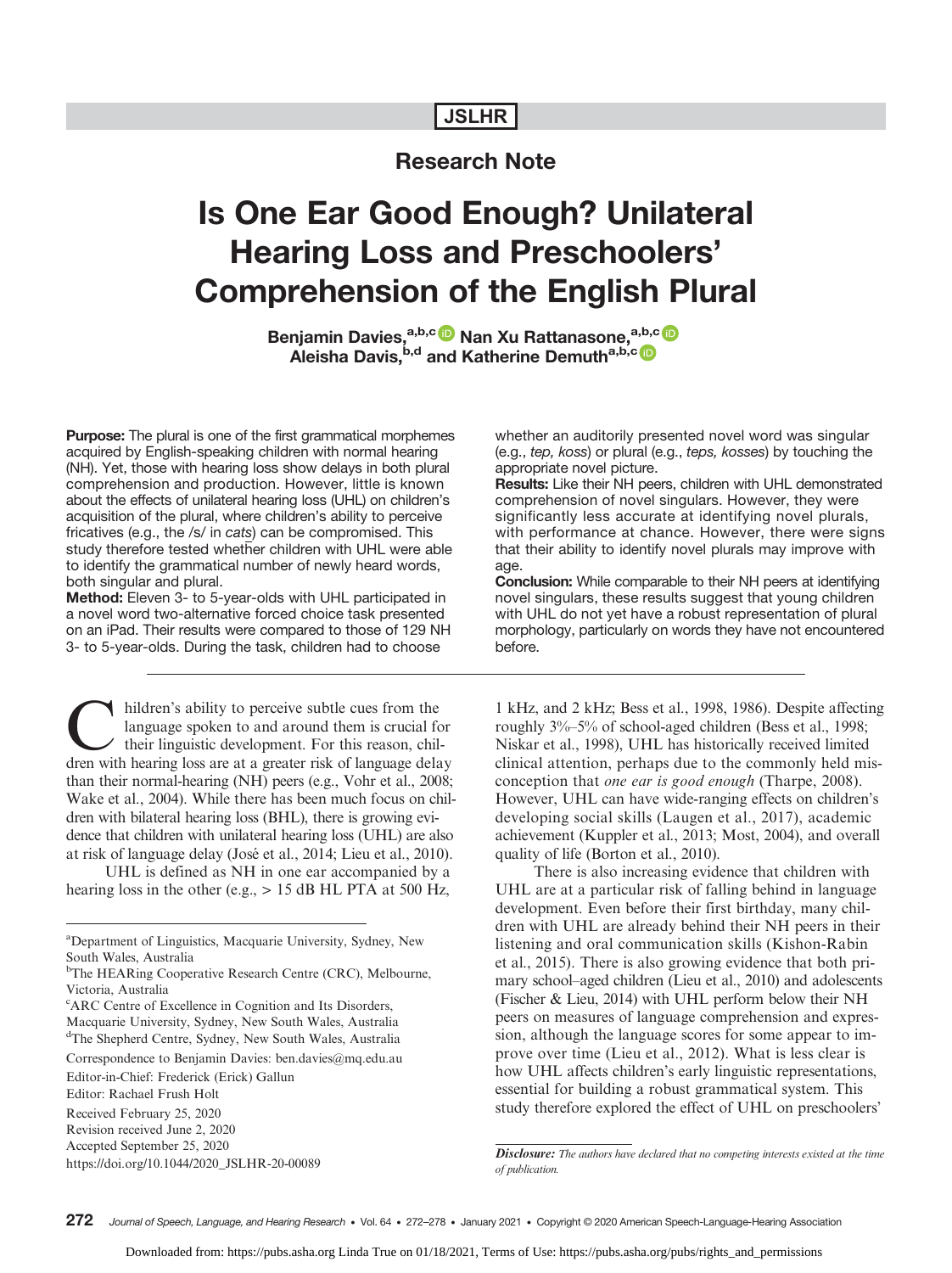comprehension of one of the earliest acquired grammatical morphemes in English, the plural.

The plural is one of the first grammatical morphemes acquired by NH children (Brown, 1973; Davies et al., 2017). However, young children with BHL are often delayed in their use of the plural (Koehlinger et al., 2015; McGuckian & Henry, 2007). A recent study by Davies et al. (2020) suggests that this is partly due to difficulty in acquiring productive representations of plural morphology, possibly due to limited input/experience with these hard to perceive wordfinal fricatives. Even if perceived, it is not enough to know that a word such as *cats* means "more than one cat"; children must develop an understanding that the word is composed of two morphemes, a referent and the plural (e.g., cat + s). Having a productive representation of plural morphology is knowing that other plural words also have this structure (e.g.,  $tops = top + s$ , wombats = wombat + s), including words never heard before (e.g.,  $teps = \text{tep} + s$ ). Davies et al. (2020) demonstrated that 3- to 5-year-olds with NH know that novel words such as teps are plural, but that children with BHL did not.

Acoustically, /s/ (e.g., cats /kæts/) and /z/ (e.g., dogs /dɔgz/) are high-frequency sounds with low intensity (Jongman et al., 2000), making them less perceptually salient and difficult for those with HL to perceive (Pittman & Stelmachowicz, 2003). Indeed, this low perceptual salience is argued to contribute to difficulties children with developmental language delay experience in acquiring English morphosyntax (e.g., the surface hypothesis; see Leonard et al., 1997). While children with UHL have normal access to sound in one ear, and perform similarly to their NH peers on speech recognition tasks in optimal listening conditions (Sargent et al., 2001), the loss of binaural hearing puts them at a disadvantage in adverse listening conditions, such as in the presence of noise and reverberation (Sargent et al., 2001; Welsh et al., 2004). This unreliable access to these already hard-tohear fricatives may result in inconsistent input, meaning the plural morpheme is only perceived some of the time. That is, sometimes they hear "two dogs," while other times they might hear "two dog." This inconsistent input could make acquiring representations of productive plural morphology a challenge.

To explore this possibility, we analyzed data testing knowledge of plural morphology from 11 children with UHL, collected as part of a larger study on children with HL (cf. Davies et al., 2020). We then compared their data with the previously reported Davies et al. (2020) performance by NH children. We predicted that children with UHL would show lower comprehension abilities than that of their NH peers, but that this would improve with age.

## Method

## **Participants**

The NH controls were 129 English-speaking monolingual children (66 girls, 63 boys) aged 3–5 years (36– 67 months,  $M = 48.9$  months,  $SD = 7.8$  months), attending preschool in Sydney, Australia. Parents/guardians reported none had any suspected or diagnosed hearing loss. To help ensure that the controls were representative of normal language development, all NH children included in the study passed the Preschool Language Scale–Fifth Edition Language Screener appropriate for their age (Zimmerman et al., 2011).

The UHL group was composed of 11 English-speaking children (five girls, six boys) also aged 3–5 years (36– 64 months,  $M = 48.7$  months,  $SD = 10.4$  months). All were reported to have been diagnosed with UHL prelingually, detected as a result of Australian newborn hearing screening (King, 2010). All received listening and spoken language early intervention. The children with UHL had a fourfrequency binaural average loss ranging from 3.8 to 27.5  $dB<sup>1</sup>$  $(M = 14.2$  dB,  $SD = 8.2$  dB), with the average four-frequency loss in their affected ear (left ear  $= 5$ , right ear  $= 6$ ) ranging from 53.8 to 100 dB ( $M = 78.9$  dB,  $SD = 17.9$  dB). Individualear four-frequency average loss information for children with conductive losses (i.e., UHL-03, UHL-05, UHL-06) was unable to be supplied by their language intervention providers. Two participants used no device. Four were fitted with cochlear implants, two with hearing aids and three with bone-anchored hearing aids. All device fittings were reported as being optimized as part of the child's regular audiological services. There were no clinical concerns for any child regarding access to speech sounds at conversational levels (55–65 dBA). All children with UHL came from English-speaking homes (though UHL-03 and UHL-10 had some exposure to other languages). No participant had any diagnosed additional needs. All clinical and demographic information was provided by their language intervention provider with written parental consent (see Table 1).

## Equipment

The experiment was performed on an Apple iPad Air 2. Children in the NH group wore Sennheiser HD 280 Pro headphones. Children in the UHL group were presented auditory stimuli out of a GENELEC 8020A active monitoring loudspeaker.

## Auditory Stimuli and Preparation

The auditory stimuli were produced by a female native speaker of Australian English. Each stimulus item was presented within the carrier phrase: touch the [target]. The target word was either a real word (i.e., bat/s, pig/s, mop/s, crab/s, horse/s, bus/es, and rose/s) or a novel word. The 24 novel words (see Table 2) all contained Australian English short vowels (Harrington et al., 1997) and early-acquired onset stops (Smit et al., 1990).

All stimuli were recorded using Cool Edit Pro 2.0 (at 48 kHz) and then spliced using Praat (Boersma & Weenink,

<sup>&</sup>lt;sup>1</sup>All subsequent hearing loss in this research note is reported as average dB HL PTA at 500 Hz, 1 kHz, 2 kHz, and 4 kHz.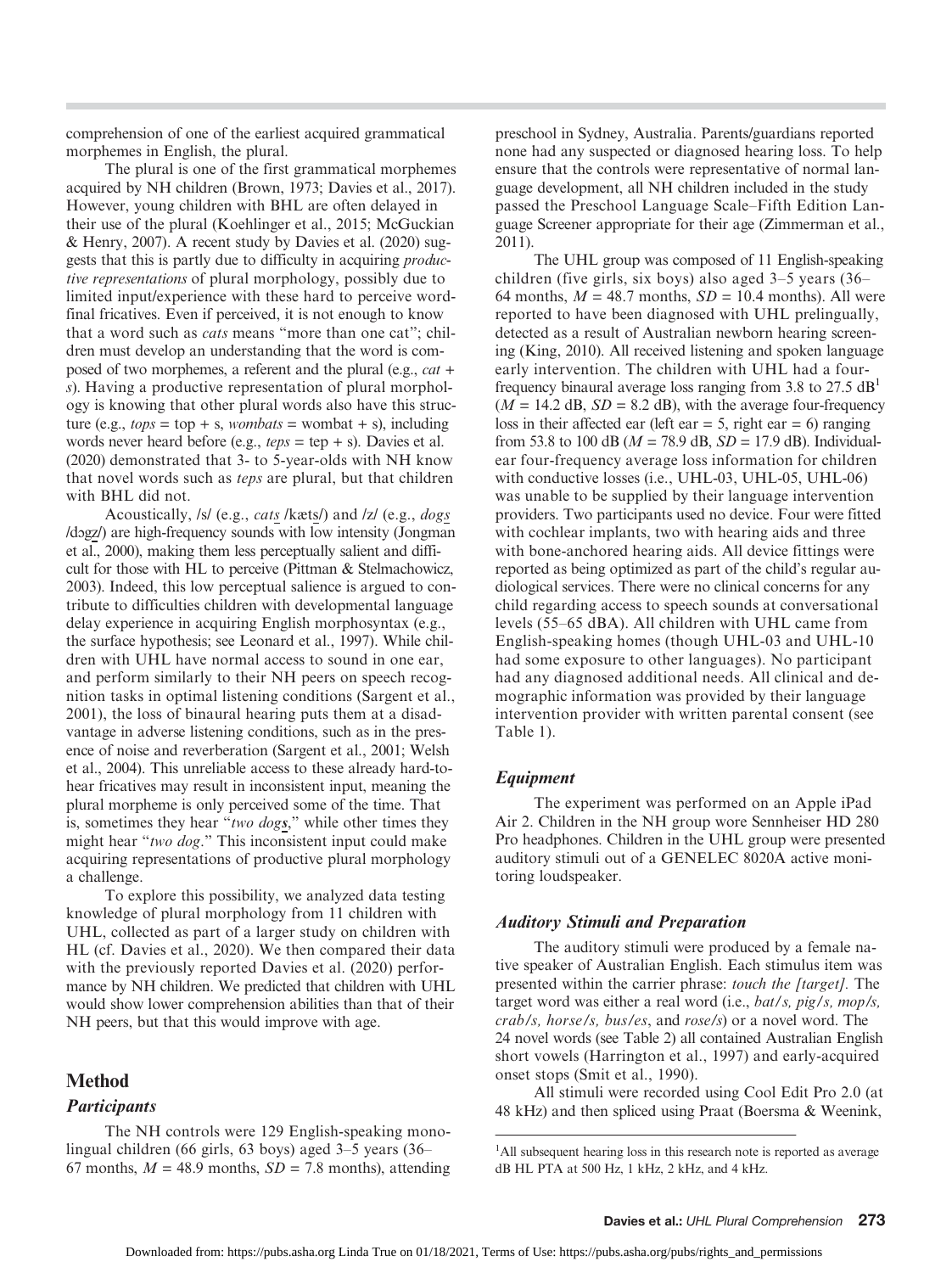Table 1. Participant demographic and clinical information.

| ID            |   | Age<br>Sex (months) | Loss type               | <b>Laterality Device</b> |             | Age<br>(months)<br>at first HA<br>fitting | Age<br>(months)<br>at CI<br>switch-on | Left-ear<br>4 frequency<br>(dB HL) | Right-ear<br>4 frequency<br>average loss average loss<br>(dB HL) | <b>Binaural</b><br>4 frequency<br>average<br>loss (dB HL) | Age<br>(months)<br>started early<br>intervention |
|---------------|---|---------------------|-------------------------|--------------------------|-------------|-------------------------------------------|---------------------------------------|------------------------------------|------------------------------------------------------------------|-----------------------------------------------------------|--------------------------------------------------|
| UHL-01        | M | 49                  | Sensorineural           | R                        | CI          |                                           | 31                                    | 0                                  | 90                                                               |                                                           | 36                                               |
| <b>UHL-02</b> | F | 60                  | Mixed                   | R                        | None        |                                           |                                       | 3.8                                | 92.5                                                             | 3.8                                                       | 3                                                |
| $UHL-03$      | F | 51                  | Sensorineural           |                          | None        |                                           |                                       | 53.8                               | 8.8                                                              | 27.5                                                      | 44                                               |
| $UHL-04$      | M | 41                  | Conductive <sup>a</sup> | R                        | <b>BAHA</b> | 0                                         |                                       |                                    |                                                                  | 11.3                                                      | 11                                               |
| $UHL-05$      | M | 36                  | Conductive <sup>a</sup> |                          | <b>BAHA</b> |                                           |                                       |                                    |                                                                  | 11.3                                                      | 9                                                |
| <b>UHL-06</b> | M | 36                  | Conductive <sup>a</sup> | R                        | <b>BAHA</b> | 3                                         |                                       |                                    |                                                                  | 12.5                                                      | 15                                               |
| <b>UHL-07</b> | M | 63                  | Sensorineural           |                          | <b>HA</b>   | 0                                         |                                       | 55                                 | 0                                                                | 13.8                                                      | 40                                               |
| <b>UHL-08</b> | F | 53                  | Sensorineural           |                          | <b>HA</b>   |                                           |                                       | 91.3                               | $\Omega$                                                         | 15                                                        | 39                                               |
| <b>UHL-09</b> | F | 64                  | Sensorineural           | R                        | CI          |                                           | 59                                    | 15                                 | >100                                                             | 15                                                        | 56                                               |
| $UHL-10$      | F | 42                  | ANSD                    | R                        | CI          | 0                                         | 41                                    | 0                                  | 81.3                                                             | 22.5                                                      | 10                                               |
| <b>UHL-11</b> | M | 41                  | Sensorineural           |                          | CI          | 20                                        | 29                                    | 67.5                               |                                                                  | 23.8                                                      | 24                                               |

Note. HA = hearing aid; CI = cochlear implant; M = male; R = right ear; F = female; L = left ear; BAHA = bone-anchored hearing aid; ANSD = auditory neuropathy spectrum disorder.

aThese are permanent conductive losses (e.g., atresia), not transient middle ear issues (e.g., otitis media with effusion).

2016) to control for phonetic variation. The same carrier phrase (i.e., Touch…) was spliced onto each item. For the monosyllabic plural trials (see Table 2), the same word stem (e.g., mop, tep, etc.) was spliced into both singular and plural versions. One recorded version of the plural codacluster (i.e., /ps/, /bz/) was spliced on the plural forms, where appropriate. For the disyllabic plural trials (see Table 2), differences in the vowel and fricative durations between the monosyllabic (e.g., koss, bus) and disyllabic forms (e.g., kosses, buses) meant different recordings of the singular and plural word stems were used. However, the same recorded version of the syllabic plural /əz/ was spliced onto each plural form.

## Visual Stimuli

The visual stimuli contained cartoon pictures of 14 real (bat, bear, bug, bus, cake, crab, horse, house, mop, pig, rat, rose, snake, and tree) and 48 novel animals/objects. These

#### Table 2. Novel words used in test trials.

| Monosyllabic plural trials                                                                                                                                 |                                                                                                                                                                                  | Disyllabic plural trials                                                                                                                                             |                                                                                                                                                                                                                      |  |  |
|------------------------------------------------------------------------------------------------------------------------------------------------------------|----------------------------------------------------------------------------------------------------------------------------------------------------------------------------------|----------------------------------------------------------------------------------------------------------------------------------------------------------------------|----------------------------------------------------------------------------------------------------------------------------------------------------------------------------------------------------------------------|--|--|
| Singular                                                                                                                                                   | Plural                                                                                                                                                                           | Singular                                                                                                                                                             | Plural                                                                                                                                                                                                               |  |  |
| tep /tep/<br>bip /bɪp/<br>dup /dep/<br>mup /mep/<br>noop /nup/<br>gop/gop/<br>pab /pæb/<br>tib / trb/<br>qeb /qeb/<br>mub /meb/<br>koob /kub/<br>tob /tob/ | teps /teps/<br>bips /bɪps/<br>dups /deps/<br>mups /meps/<br>noops /nups/<br>gops/gops/<br>pabs /pæbz/<br>tibs /tɪbz/<br>gebs/gebz/<br>mubs /mebz/<br>koobs /kubz/<br>tobs /tobz/ | koss /kɔs/<br>nass /næs/<br>poss /pos/<br>dass/dæs/<br>bess /bes/<br>giss /gis/<br>nizz/nzz/<br>kezz /kez/<br>$mozz$ /moz/<br>tizz /tɪz/<br>dozz /doz/<br>pazz /pæz/ | kosses /kosaz/<br>nasses /næsaz/<br>posses /posez/<br>dasses /dæsəz/<br>besses /besaz/<br>qisses /qisəz/<br>nizzes /nɪzəz/<br>kezzes /kezaz/<br>mozzes /mozaz/<br>tizzes /tɪzəz/<br>dozzes /dozaz/<br>pazzes /pæzəz/ |  |  |

were used to construct singular and plural picture arrays. The singular arrays displayed a single cartoon picture. The plural picture arrays displayed five smaller instances of a cartoon picture. The singular and plural arrays were matched for surface area.

### Procedure

The children in the UHL were tested in a quiet therapy room by their speech therapist as part of a regular intervention session wearing their hearing devices for those that used them. The stimuli were presented via loudspeaker, set up 1 m away (headphones are not practical over hearing devices). Before the task began, children had to listen and repeat the plurals /s/ and /əz/ spliced from the stimuli. The volume was adjusted until the therapist was convinced that both could be heard, with the participant either repeating or describing the sound (e.g., /s/ sounds like a snake). For the NH group, /s/ was presented at  $\sim$  50 dBA and /əz/ at  $\sim$ 55 dBA. For the UHL group, /s/ was presented at  $\sim$ 50– 60 dBA and /əz/ at ~55–65 dBA.

During each trial, a singular and a plural picture array were displayed side by side. They were matched for animacy and novelty, but depicted different animals/objects. The auditory stimulus played automatically after 2 s, telling children to "touch the [target]." The target word was either real or novel. The novel words were either singular or plural. The child selected either the singular or plural picture array by touching it. The selected picture flashed, and a chirrup sound played, regardless of whether or not the target was selected. During the task, no positive or negative feedback was given to the children; however, positive encouragement was provided if they appeared shy.

There were 24 novel word trials that tested children's comprehension of plural morphology (see Figure 1). An additional seven real word trials kept children engaged in the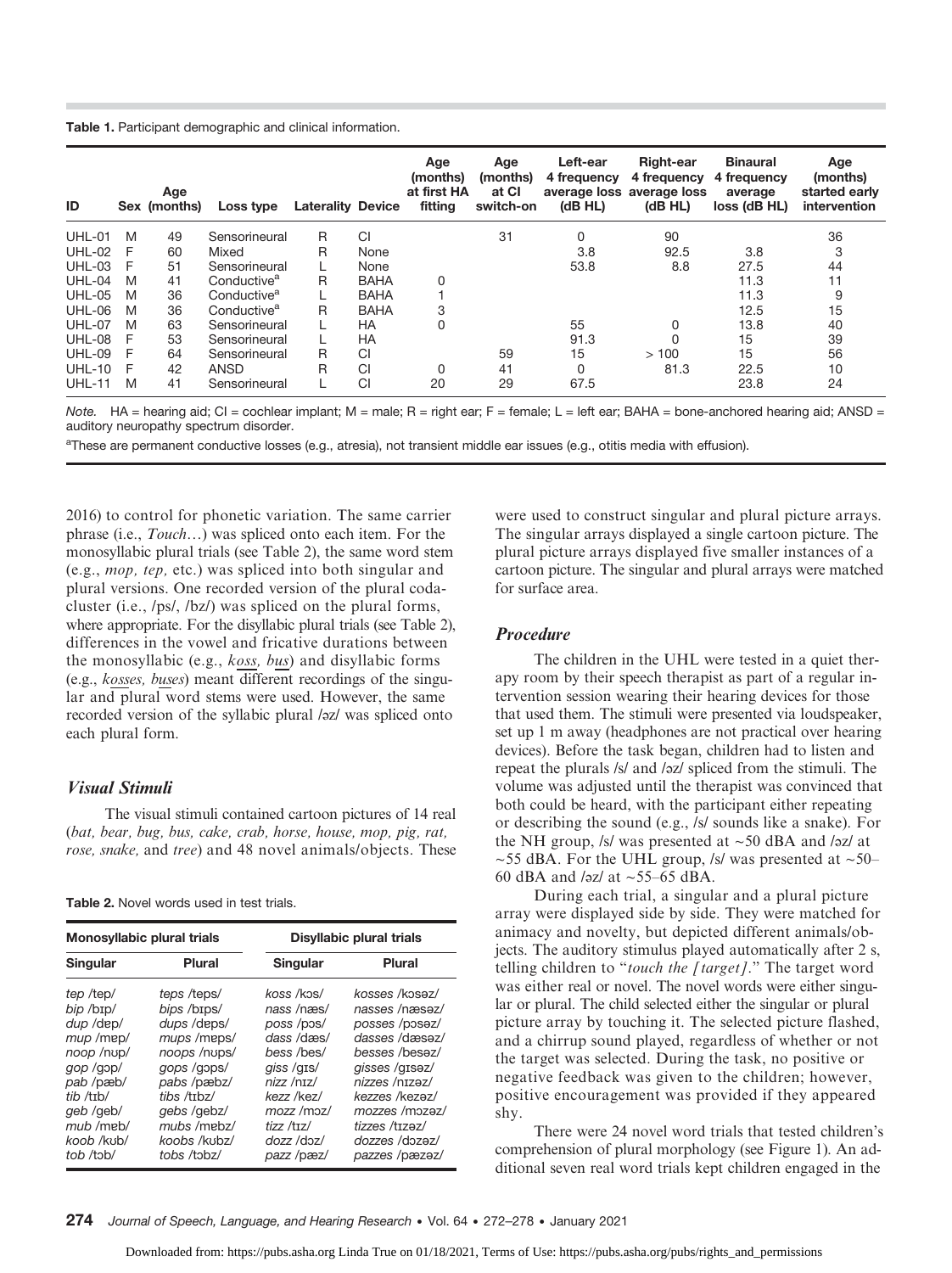Figure 1. Example novel word trial.



task and ensured that they were paying attention rather than randomly selecting pictures.

## Ethical Approval

Ethical approval was granted by the Macquarie University Faculty of Human Sciences Ethics Committee (Ref: 5201401065).

## **Results**

To check that children understood the task, planned t tests were used to compare their mean accuracy in the real word trials to chance (0.5). As reported in Davies et al. (2020), NH children's accuracy was significantly above chance,  $t(128) = 43.48$ ,  $p < .001$ ,  $d = 4.30$ ,  $M = 0.95$ ,  $SD =$ 0.01, 95% CI [0.84, 0.96]. As expected, the children with UHL were also significantly above chance,  $t(10) = 14.25$ ,  $p < .001, d = 3.83, M = 0.92, SD = 0.03, 95\% \text{ CI} [0.86, 0.99],$ demonstrating that they understood the task and were paying attention.

Due to the small sample size, a Shapiro–Wilk normality test was performed on the UHL data to ensure normal distribution (W = .93,  $p = .10$ ). Planned t tests were then carried out to compare mean accuracy to chance (0.5) for the singular and plural novel word trials. Alpha was set to .05. Multiple comparisons (2) were controlled for by adjusting  $p$  values using the Bonferroni method. The NH children were significantly above chance for both singular,  $t(128) = 6.40, p < .001, d = 1.12, M = 0.65, SD = 0.02,$ 95% CI [0.60, 0.70], and plural,  $t(128) = 12.76$ ,  $p < .001$ ,  $d = 0.56$ ,  $M = 0.76$ ,  $SD = 0.02$ ,  $95\%$  CI [0.72, 0.80], novel trials. However, while the children with UHL were significantly above chance for the novel singular trials,  $t(10) = 2.80$ ,  $p = .04, d = 0.85, M = 0.65, SD = 0.05, 95\% \text{ CI}$  [0.53, 0.77], they were no different to chance for the novel plural trials,  $t(10) = 1.38$ ,  $p = .40$ ,  $d = 0.41$ ,  $M = 0.60$ ,  $SD = 0.08$ , 95% CI [0.43, 0.78]. This suggests that, as a group, the children with UHL were unable to identify the grammatical number of plural words (see Figure 2). A paired  $t$  test comparing the accuracy for the monosyllabic and disyllabic plural

Figure 2. Accuracy on singular and plural novel word trials for children with normal hearing (NH) and children with unilateral hearing loss (UHL; \*\*\* $p$  < .001; \* $p$  < .05). The center lines show the median values; the box limits show second and third quartile values; the whiskers show first and fourth quartile values; means are shown as diamonds.



trials for the children with UHL returned a medium-tolarge effect size, but found no significant difference,  $t(10) =$ 1.40,  $p = .20$ ,  $d = 0.72$ , 95% CI [-0.11, 0.51].

To compare the accuracy of the children with UHL to their NH peers, a binomial generalized linear mixedeffects model was fitted over the novel test trials. Children with NH were predicted to be more accurate than the children with UHL. The logistic model was fitted using the glmer function in the lme4 package (Bates et al., 2015) in R. Fixed effects and interactions (intercepts underlined) were Group (NH, UHL) and Number (singular, plural). Random intercepts were included for Participant and Age in months.<sup>2</sup> The model returned a significant intercept ( $z =$ 6.03,  $p < .001$ ). A significant main effect was found for Number ( $z = 7.30$ ,  $p = .001$ ). No main effect was found for Group ( $z = -0.06$ ,  $p = .95$ ). However, there was a significant interaction between *Group* and *Number* ( $z = -2.99$ ,  $p < .01$ ). This interaction was explored through a post hoc analysis using pairwise comparisons with Tukey's honestly significant difference alpha corrections (the *Ismeans* package in  $R$ ; Lenth, 2016). For the novel singular trials, no significant difference was found between the NH ( $M = 0.65$ ) and UHL ( $M = 0.65$ ) groups ( $z = 0.34$ ,  $p = .74$ ). However, for the plural novel trials, the children with NH ( $M = 0.76$ )

 $^{2}$ glmer(Accuracy~Group × Number + (1|ID) + (1|Age\_months),  $family = binomial$ , data = data, control = glmerControl(optimizer = "bobyqa")).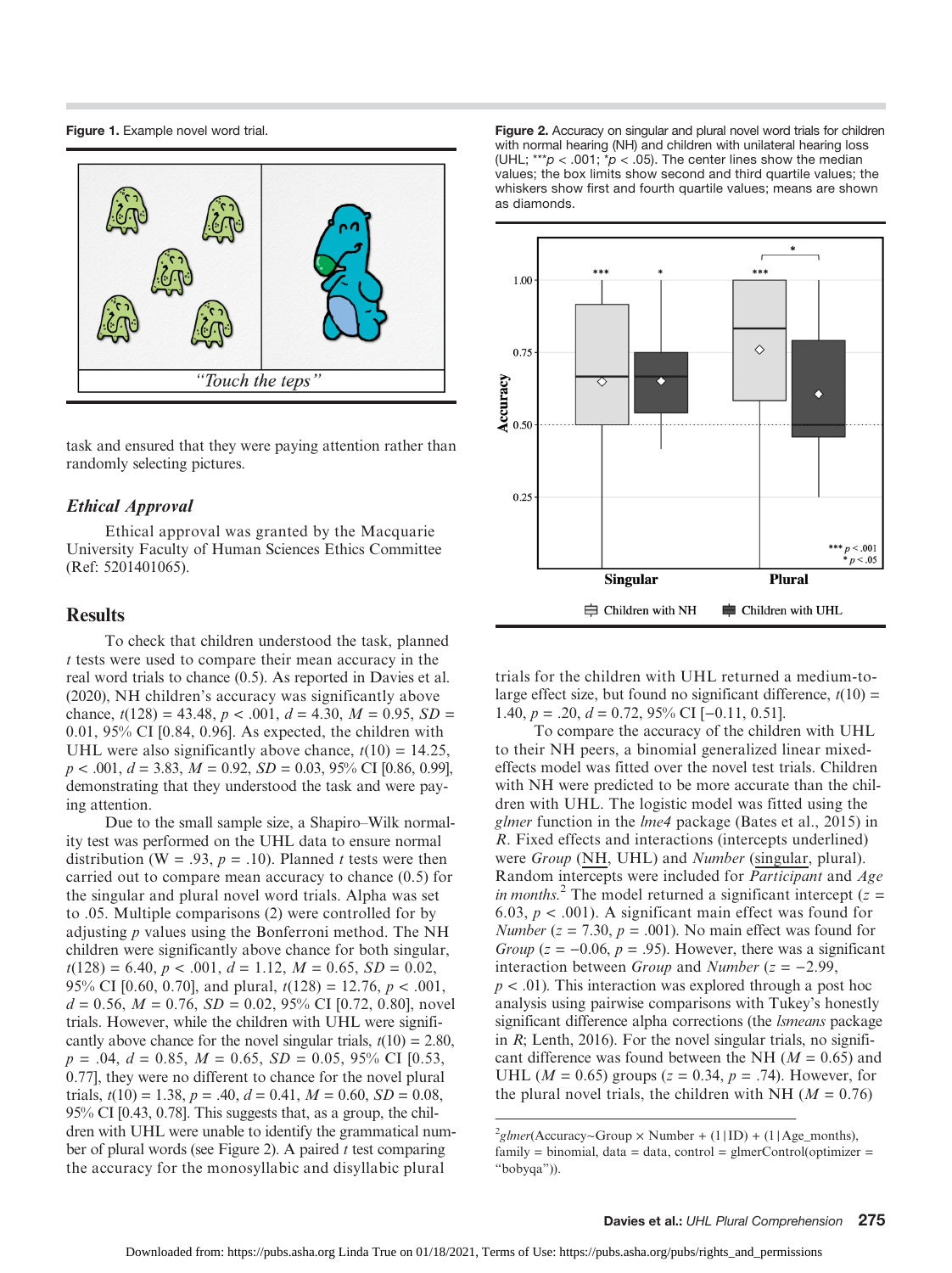were significantly more accurate than those with UHL  $(M = 0.61, z = 2.45, p = .01;$  see Figure 2).

Pearson correlation tests were carried out to explore the relationship between age and accuracy over the singular and plural novel word trials for children with UHL. Multiple comparisons (2) were controlled for by adjusting  $p$  values using the Bonferroni method. As previously shown (Davies et al., 2020, 2019), NH children's comprehension of novel singular words did not improve with age,  $r(127) = .15$ ,  $p =$ .09, 95% CI [−0.02, 0.32], but their accuracy for the novel plurals did,  $r(127) = .42$ ,  $p < .001$ , 95% CI [0.27, 0.55]. For the children with UHL, there was no improvement in accuracy over age for the novel singular trials,  $r(9) = .35$ ,  $p =$ .57, 95% CI [−0.31, 0.79], yet the novel plural trials trended toward significance,  $r(9) = .64$ ,  $p = .07$ , 95% CI [0.06, 0.90]. However, this nonsignificance is arguably due to power limitations of this small sample size (note the preadjusted value of  $p = .04$  and a 95% confidence interval that does not cross zero; see Figure 3).

## **Discussion**

This study employed a two-alternative forced choice task using novel words to investigate the effects of UHL on children's developing representations of plural morphology. NH children could determine that a novel word such as teps was composed of both a referent and a plural morpheme  $(tep + s)$  and was therefore plural. In contrast, as a group, the children with UHL could not.

Despite their performance as a group, there was some indication that plural comprehension for the children with

Figure 3. Pearson's correlations between accuracy and age in singular and plural novel word trials for children with normal hearing (NH) and children with unilateral hearing loss (UHL).



UHL may improve with age. This is broadly consistent with previous research on UHL language outcomes (Lieu et al., 2012). While the correlation between age and accuracy only trended toward significance, two of the older children with UHL correctly identified all novel plurals, suggesting that (at least some) children with UHL may eventually catch up to those with NH. This warrants further investigation.

One positive finding was that children with UHL were able to identify novel singulars. Their performance was no different to that of NH children. Furthermore, children with UHL showed little variability, suggesting that their representations of singular morphosyntax are as robust as that of their NH peers. This pattern of singular before plural is important, since NH children show comprehension of the plural at 2 years, with comprehension of the singular only appearing later at 3 years (e.g., Davies et al., 2017). This provides further support for the possibility that children with hearing loss may acquire knowledge of grammatical number in a manner different to their NH peers (Davies et al., 2020).

It should be noted that these findings are from a small sample of children with UHL who are receiving speech therapy. Although therapy is not uncommon for children with UHL in Australia, this sample may be overrepresentative of those with language difficulties. Future research with a larger sample of children with UHL is needed to determine the generalizability of these results, investigating potential effects of type and degree of hearing loss, as well as differences between hearing devices.

These findings suggest that some children with UHL should not necessarily be assumed to have language development on par with their NH peers (Fischer & Lieu, 2014; Lieu et al., 2012, 2010). These results illustrate how any loss of hearing may affect children's language development in ways that might not be entirely obvious from their speech. It is unclear if and how the difficulties with plural morphology found here might affect the acquisition of other areas of English morphosyntax (e.g., subject–verb agreement, tense marking) and/or language processing more generally, potentially leading to poorer academic (Kuppler et al., 2013; Most, 2004) and social outcomes (Laugen et al., 2017). These results therefore have important implications for early intervention and amplification for children with UHL (McKay et al., 2008).

In sum, this study shows that, to acquire a robust knowledge and use of language, children need to reliably perceive hard-to-hear linguistic cues. Having access to the full spectrum of speech sounds in only one ear may not be enough to mitigate the risks of atypical language development. Thus, when it comes to acquiring the plural, one ear may not be enough.

## Acknowledgments

This research was funded by Macquarie University, the Australian Research Council Laureate Fellowship (FL130100014) awarded to Katherine Demuth, and the Australian Research Council Centre of Excellence in Cognition and Its Disorders (CE1101021). Financial support was also provided by the HEARing Cooperative Research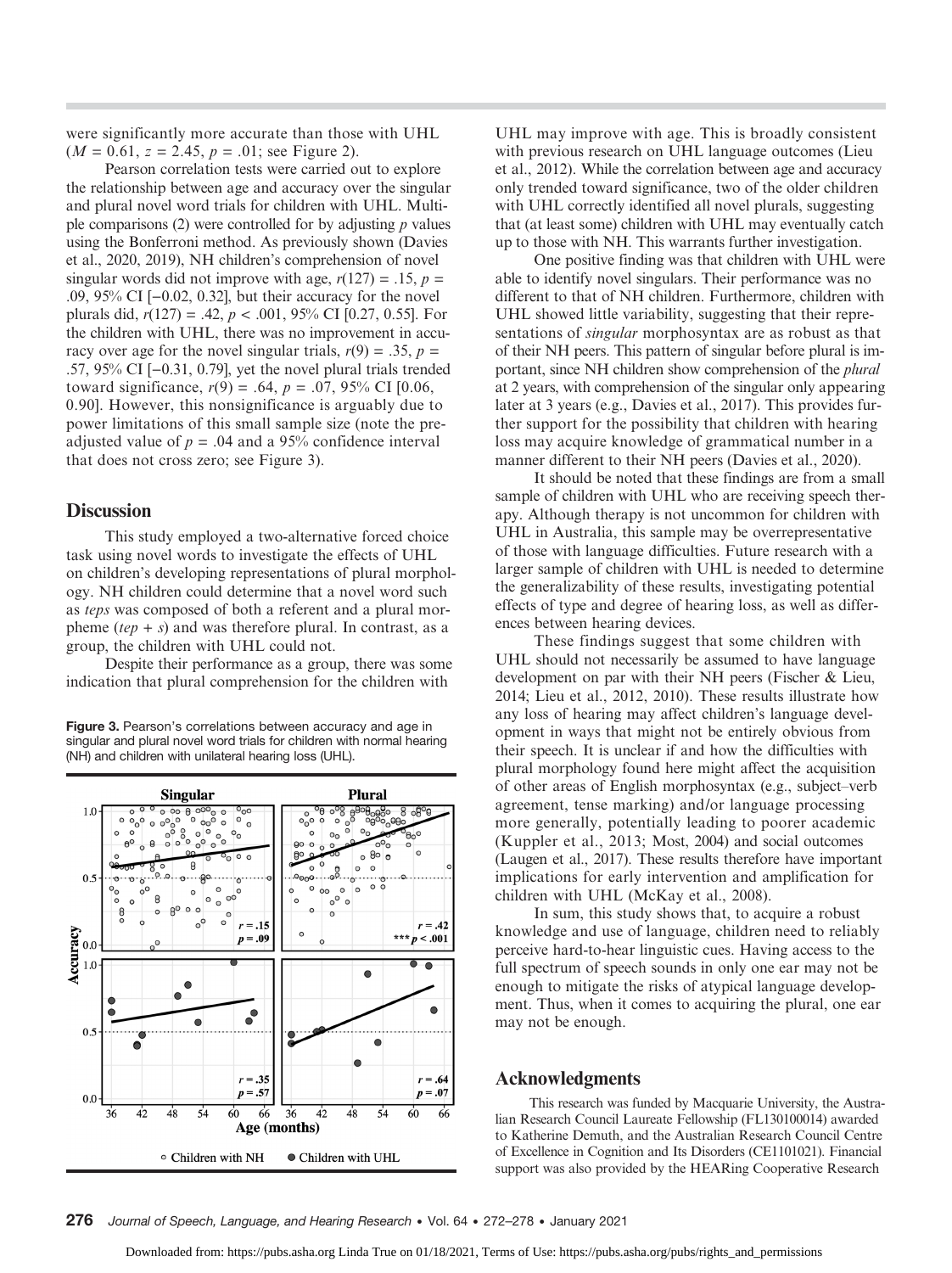Centre, established under the Australian Government's Cooperative Research Centres Program, which supports collaborations between industry, researchers, and the community.

## References

- Bates, D., Mächler, M., Bolker, B., & Walker, S. (2015). Fitting linear mixed-effects models using lme4. Journal of Statistical Software, 67(1), 1–48.<https://doi.org/10.18637/jss.v067.i01>
- Bess, F. H., Dodd-Murphy, J., & Parker, R. A. (1998). Children with minimal sensorineural hearing loss: Prevalence, educational performance, and functional status. Ear and Hearing, 19(5), 339–354. [https://doi.org/10.1097/00003446-199810000-](https://doi.org/10.1097/00003446-199810000-00001) [00001](https://doi.org/10.1097/00003446-199810000-00001)
- Bess, F. H., Tharpe, A. M., & Gibler, A. M. (1986). Auditory performance of children with unilateral sensorineural hearing loss. Ear and Hearing, 7(1), 20–26. [https://doi.org/10.1097/00003446-](https://doi.org/10.1097/00003446-198602000-00005) [198602000-00005](https://doi.org/10.1097/00003446-198602000-00005)
- Boersma, P., & Weenink, D. (2016). Praat: Doing phonetics by computer (Version 6.0.18) [Computer program].<http://www.praat.org/>
- Borton, S. A., Mauze, E., & Lieu, J. E. C. (2010). Quality of life in children with unilateral hearing loss: A pilot study. American Journal of Audiology, 19(1), 61–72. [https://doi.org/10.1044/1059-](https://doi.org/10.1044/1059-0889(2010/07-0043)) [0889\(2010/07-0043\)](https://doi.org/10.1044/1059-0889(2010/07-0043))
- Brown, R. (1973). A first language: The early stages. Harvard University Press.
- Davies, B., Xu Rattanasone, N., Davis, A., & Demuth, K. (2020). The acquisition of productive plural morphology by children with hearing loss. Journal of Speech, Language, and Hearing Research, 63(2), 552–568. [https://doi.org/10.1044/2019\\_JSLHR-19-00208](https://doi.org/10.1044/2019_JSLHR-19-00208)
- Davies, B., Xu Rattanasone, N., & Demuth, K. (2017). Two-yearolds' sensitivity to inflectional plural morphology: Allomorphic effects. Language Learning and Development, 13(1), 38–53. [https://](https://doi.org/10.1080/15475441.2016.1219257) [doi.org/10.1080/15475441.2016.1219257](https://doi.org/10.1080/15475441.2016.1219257)
- Davies, B., Xu Rattanasone, N., Schembri, T., & Demuth, K. (2019). Preschoolers' developing comprehension of the plural: The effects of number and allomorphic variation. Journal of Experimental Child Psychology, 185, 95–108. [https://doi.org/10.1016/](https://doi.org/10.1016/j.jecp.2019.04.015) [j.jecp.2019.04.015](https://doi.org/10.1016/j.jecp.2019.04.015)
- Fischer, C., & Lieu, J. (2014). Unilateral hearing loss is associated with a negative effect on language scores in adolescents. International Journal of Pediatric Otorhinolaryngology, 78(10), 1611–1617.<https://doi.org/10.1016/j.ijporl.2014.07.005>
- Harrington, J., Cox, F., & Evans, Z. (1997). An acoustic phonetic study of broad, general, and cultivated Australian English vowels. Australian Journal of Linguistics, 17(2), 155–184. [https://doi.org/](https://doi.org/10.1080/07268609708599550) [10.1080/07268609708599550](https://doi.org/10.1080/07268609708599550)
- Jongman, A., Wayland, R., & Wong, S. (2000). Acoustic characteristics of English fricatives. The Journal of the Acoustical Society of America, 108(3), 1252–1263.<https://doi.org/10.1121/1.1288413>
- José, M. R., Mondelli, M. F. C. G., Feniman, M. R., & Lopes-Herrera, S. A. (2014). Language disorders in children with unilateral hearing loss: A systematic review. International Archives of Otorhinolaryngology, 18(2), 198–203. [https://doi.org/10.1055/](https://doi.org/10.1055/s-0033-1358580) [s-0033-1358580](https://doi.org/10.1055/s-0033-1358580)
- King, A. M. (2010). The national protocol for paediatric amplification in Australia. International Journal of Audiology, 49(Suppl. 1), S64-S69. [https://doi.org/10.3109/149920209](https://doi.org/10.3109/14992020903329422) [03329422](https://doi.org/10.3109/14992020903329422)
- Kishon-Rabin, L., Kuint, J., Hildesheimer, M., & Roth, D. A.-E. (2015). Delay in auditory behaviour and preverbal vocalization in infants with unilateral hearing loss. Developmental Medicine & Child Neurology, 57(12), 1129–1136. [https://doi.org/10.1111/](https://doi.org/10.1111/dmcn.12812) [dmcn.12812](https://doi.org/10.1111/dmcn.12812)
- Koehlinger, K., Van Horne, A. O., Oleson, J., McCreery, R., & Moeller, M. P. (2015). The role of sentence position, allomorph, and morpheme type on accurate use of s-related morphemes by children who are hard of hearing. Journal of Speech, Language, and Hearing Research, 58(2), 396–409. [https://doi.org/10.1044/2015\\_JSLHR-L-14-0134](https://doi.org/10.1044/2015_JSLHR-L-14-0134)
- Kuppler, K., Lewis, M., & Evans, A. K. (2013). A review of unilateral hearing loss and academic performance: Is it time to reassess traditional dogmata? International Journal of Pediatric Otorhinolaryngology, 77(5), 617–622. [https://doi.org/10.1016/](https://doi.org/10.1016/j.ijporl.2013.01.014) [j.ijporl.2013.01.014](https://doi.org/10.1016/j.ijporl.2013.01.014)
- Laugen, N. J., Jacobsen, K. H., Rieffe, C., & Wichstrøm, L. (2017). Social skills in preschool children with unilateral and mild bilateral hearing loss. Deafness & Education International, 19(2), 54–62.<https://doi.org/10.1080/14643154.2017.1344366>
- Lenth, R. V. (2016). Least-squares means: The R package lsmeans. Journal of Statistical Software, 69(1), 1–33. [https://doi.org/](https://doi.org/10.18637/jss.v069.i01) [10.18637/jss.v069.i01](https://doi.org/10.18637/jss.v069.i01)
- Leonard, L. B., Eyer, J. A., Bedore, L. M., & Grela, B. G. (1997). Three accounts of the grammatical morpheme difficulties of English-speaking children with specific language impairment. Journal of Speech, Language, and Hearing Research, 40(4), 741–753.<https://doi.org/10.1044/jslhr.4004.741>
- Lieu, J. E. C., Tye-Murray, N., & Fu, Q. (2012). Longitudinal study of children with unilateral hearing loss. The Laryngoscope, 122(9), 2088–2095.<https://doi.org/10.1002/lary.23454>
- Lieu, J. E. C., Tye-Murray, N., Karzon, R. K., & Piccirillo, J. F. (2010). Unilateral hearing loss is associated with worse speechlanguage scores in children. Pediatrics, 125(6), e1348–e1355. <https://doi.org/10.1542/peds.2009-2448>
- McGuckian, M., & Henry, A. (2007). The grammatical morpheme deficit in moderate hearing impairment. International Journal of Language & Communication Disorders, 42(Suppl. 1), 17-36. <https://doi.org/10.1080/13682820601171555>
- McKay, S., Gravel, J. S., & Tharpe, A. M. (2008). Amplification considerations for children with minimal or mild bilateral hearing loss and unilateral hearing loss. Trends in Amplification, 12(1), 43–54.<https://doi.org/10.1177/1084713807313570>
- Most, T. (2004). The effects of degree and type of hearing loss on children's performance in class. Deafness & Education International, 6(3), 154–166.<https://doi.org/10.1179/146431504790560528>
- Niskar, A. S., Kieszak, S. M., Holmes, A., Esteban, E., Rubin, C., & Brody, D. J. (1998). Prevalence of hearing loss among children 6 to 19 years of age: The third national health and nutrition examination survey. JAMA, 279(14), 1071–1075. [https://](https://doi.org/10.1001/jama.279.14.1071) [doi.org/10.1001/jama.279.14.1071](https://doi.org/10.1001/jama.279.14.1071)
- Pittman, A. L., & Stelmachowicz, P. G. (2003). Hearing loss in children and adults: audiometric configuration, asymmetry, and progression. Ear and Hearing, 24(3), 198–205. [https://](https://doi.org/10.1097/01.AUD.0000069226.22983.80) [doi.org/10.1097/01.AUD.0000069226.22983.80](https://doi.org/10.1097/01.AUD.0000069226.22983.80)
- Sargent, E. W., Herrmann, B., Hollenbeak, C. S., & Bankaitis, A. E. (2001). The minimum speech test battery in profound unilateral hearing loss. Otology & Neurotology, 22(4), 480–486. [https://doi.](https://doi.org/10.1097/00129492-200107000-00012) [org/10.1097/00129492-200107000-00012](https://doi.org/10.1097/00129492-200107000-00012)
- Smit, A. B., Hand, L., Freilinger, J. J., Bernthal, J. E., & Bird, A. (1990). The Iowa articulation norms project and its Nebraska replication. Journal of Speech and Hearing Disorders, 55(4), 779–798.<https://doi.org/10.1044/jshd.5504.779>
- Tharpe, A. M. (2008). Unilateral and mild bilateral hearing loss in children: Past and current perspectives. Trends in Amplification, 12(1), 7–15.<https://doi.org/10.1177/1084713807304668>
- Vohr, B., Jodoin-Krauzyk, J., Tucker, R., Johnson, M. J., Topol, D., & Ahlgren, M. (2008). Early language outcomes of early-identified infants with permanent hearing loss at 12 to 16 months